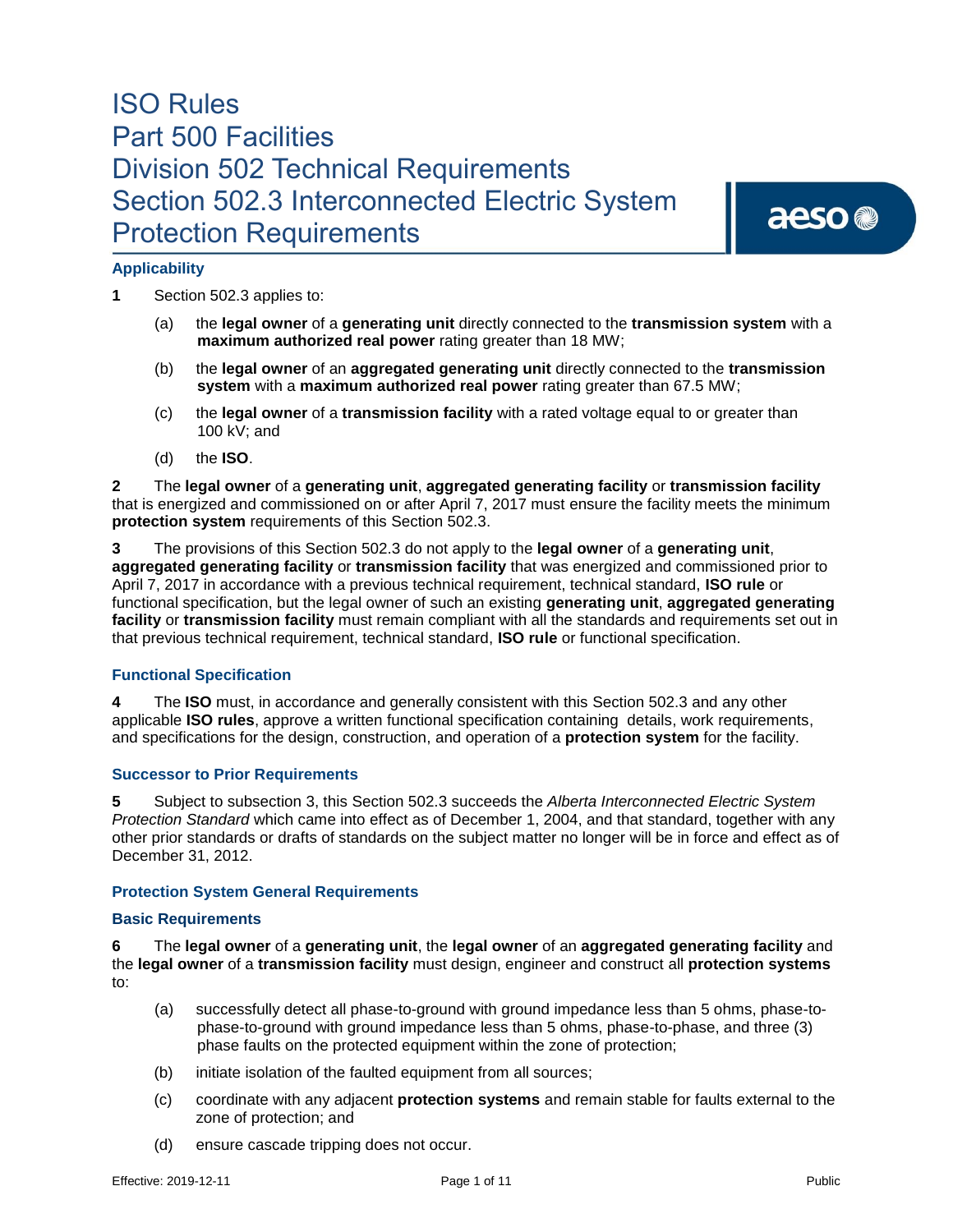# aeso<sup>®</sup>

# **Requirement for Two (2) Protection Systems**

**7(1)** Except as otherwise specified in this Section 502.3, all facilities of the applicable entities listed in subsection 1 must be equipped with no less than two (2) independently operating **protection systems**.

- **(2)** Each of the two (2) **protection systems** must:
	- (a) meet the operate time requirements set out in subsection 8;
	- (b) include, an independent secondary potential transformer winding, independent current transformer core, independent communication channel, independent interconnecting cable(s), independently protected direct current power supply and independent trip circuit, including breaker trip coil; and
	- (c) operate independent of and without interference from the other **protection system**.

**(3)** The relay for one (1) of the **protection systems** must be from a different manufacturer than the relay for the other **protection system**, or must operate on a different protection principle from the other **protection system**.

## **Protection Relay Operate Times**

**8(1)** For bus protection relays, the primary protection relay operate times for phase-to-phase or three (3) phase bus faults must be:

**Table 1** 

- (a) specified to not exceed; or
- (b) tested to confirm they do not exceed,

the maximum operate times, expressed in cycles, in the following Table 1:

| l able 1                                    |                     |  |  |  |
|---------------------------------------------|---------------------|--|--|--|
| <b>Bus Protection Maximum Operate Times</b> |                     |  |  |  |
| <b>Voltage</b>                              | <b>Operate Time</b> |  |  |  |
| 500kV                                       | 1.50 cycles         |  |  |  |
| 240kV                                       | 1.50 cycles         |  |  |  |
| 138kV                                       | 2.00 cycles         |  |  |  |

**(2)** For line distance relays, the primary protection relay operate times for phase-to-phase or three (3) phase faults for near end faults on **bulk transmission lines** with two (2) terminals and two (2) sources that are long enough to have an effective zone 1 distance protection must be:

- (a) specified to not exceed; or
- (b) tested to confirm they do not exceed,

the maximum operate times, expressed in cycles, in the following Table 2:

# **Table 2**

#### **Line Distance Protection**

| Voltage | <b>Operate Time</b> |  |
|---------|---------------------|--|
|         |                     |  |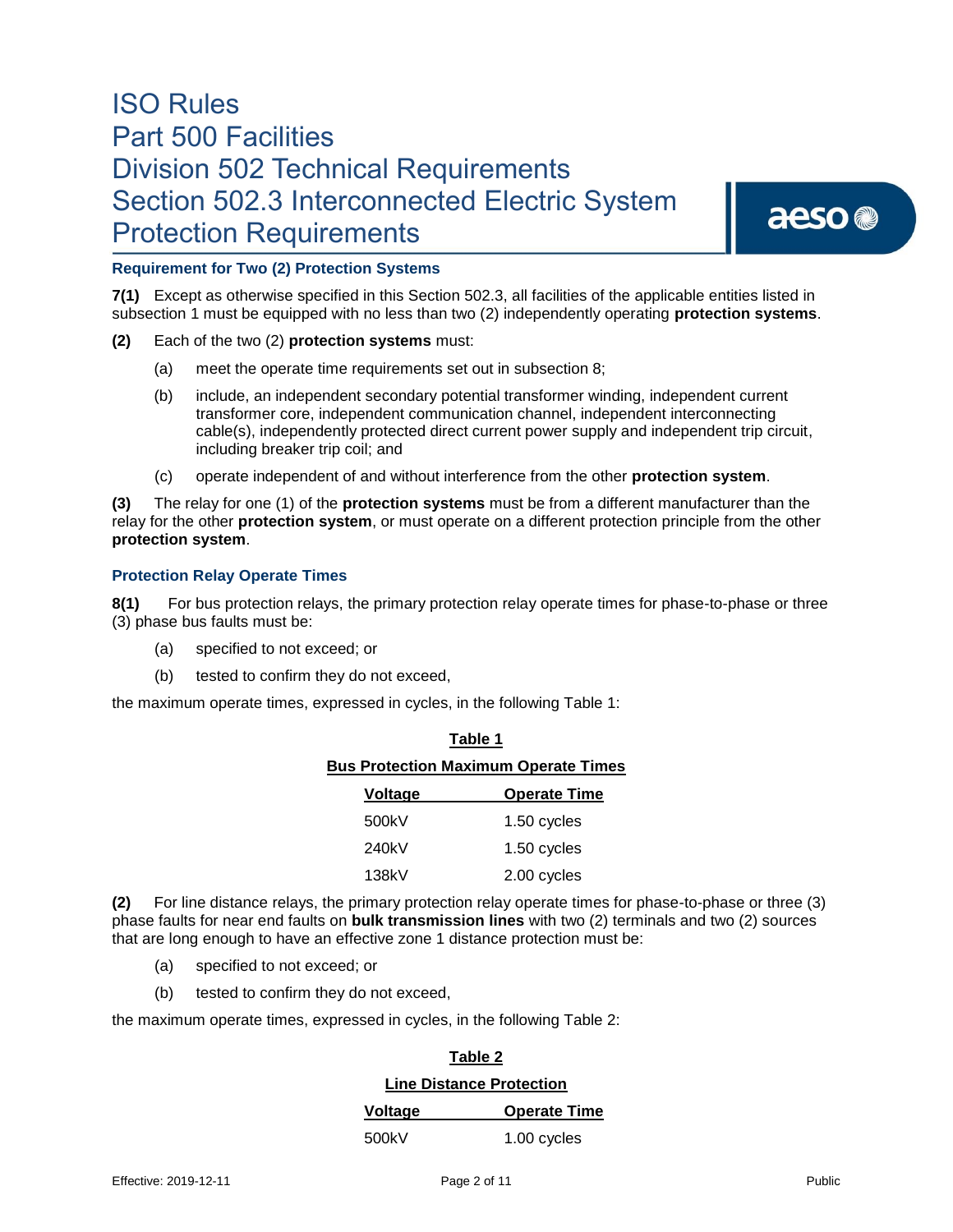

| 240kV | 1.00 cycles |
|-------|-------------|
| 138kV | 2.00 cycles |

**(3)** For line differential relays, the primary protection relay operate times for phase-to-phase or three (3) phase faults on **bulk transmission lines** with two (2) terminals and two (2) sources must be:

- (a) specified to not exceed; or
- (b) tested to confirm they do not exceed,

the maximum operate times, expressed in cycles, in the following Table 3:

| <b>Line Differential Protection</b> |                     |  |
|-------------------------------------|---------------------|--|
| Voltage                             | <b>Operate Time</b> |  |
| 500kV                               | 2.00 cycles         |  |
| 240kV                               | 2.00 cycles         |  |
| 138kV                               | 2.00 cycles         |  |

**Table 3**

**(4)** The primary protection relay operate times for phase-to-phase or three (3) phase faults:

- (a) within the zone of protection of equipment, including transformers, capacitor banks, reactors, and static VAR compensators; and
- (b) close to the equipment's high voltage bushings that are connected to the **interconnected electric system**;

must be:

- (a) specified to not exceed; or
- (b) tested to confirm they do not exceed,

the maximum operate times, expressed in cycles, in the following Table 4:

| Table 4                     |                     |  |
|-----------------------------|---------------------|--|
| <b>Equipment Protection</b> |                     |  |
| Voltage                     | <b>Operate Time</b> |  |
| 500kV                       | 1.50 cycles         |  |
| 240kV                       | 1.50 cycles         |  |
| 138kV                       | 2.00 cycles         |  |

# **Instrument Transformers**

**9(1)** The **legal owner** of a **generating unit**, the **legal owner** of an **aggregated generating facility** and the **legal owner** of a **transmission facility** must ensure the facility uses protection class voltage and current transformers.

**(2)** Each **protection system** must have separate current cores and utilize separate secondary voltage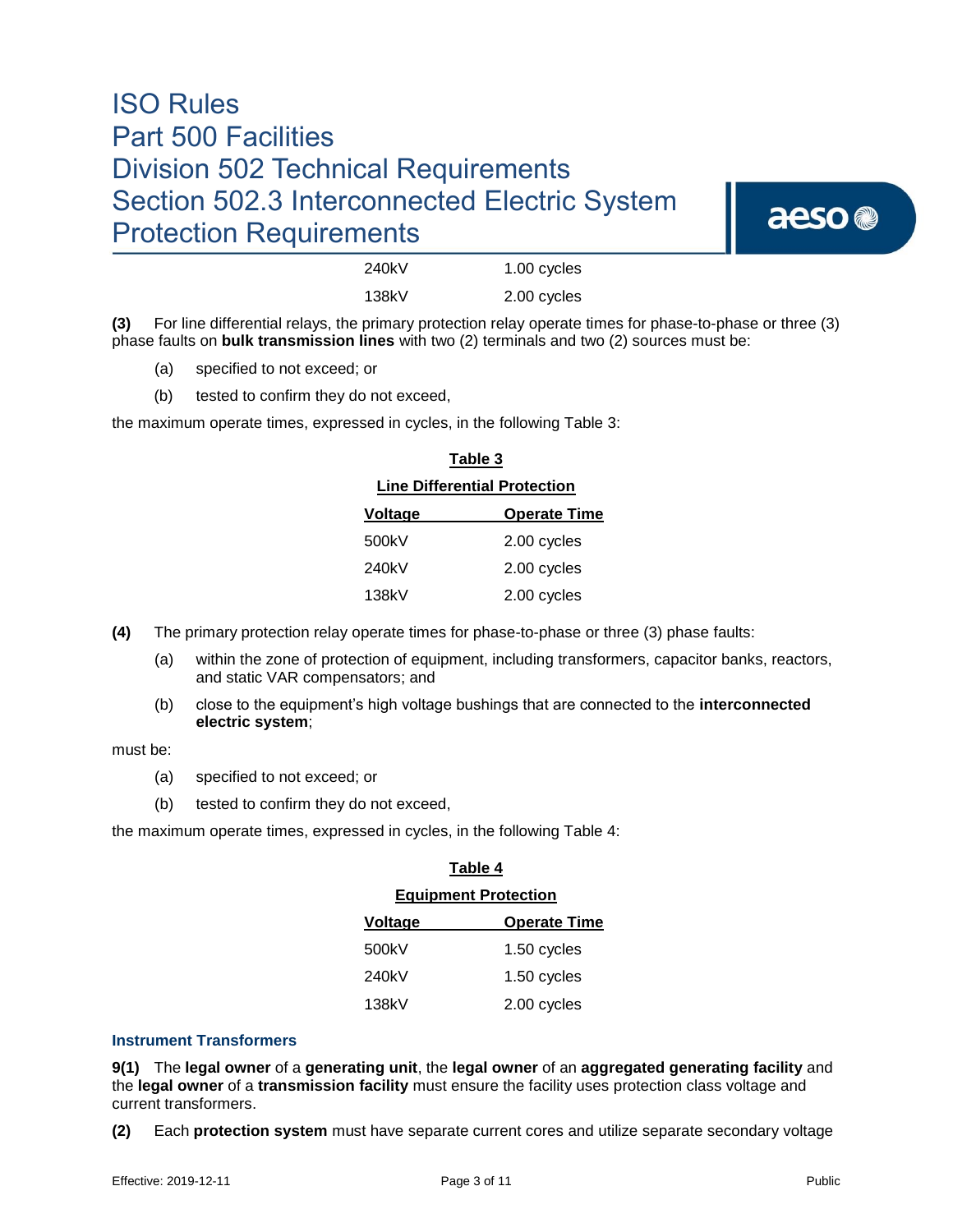aeso<sup>®</sup>

transformer windings.

## **Voltage Transformers**

**10(1)** Voltage transformers for a facility must be wire wound, capacitive or optical voltage transformers, and any other form of transformer is prohibited.

**(2)** For 240 kV or higher voltage facilities, **protection system** devices that require voltage transformer inputs to provide protection functions must be connected to voltage transformers that are directly connected to the protected **system element**.

**(3)** For 144 kV or lower voltage facilities that utilize simple bus design, the use of common bus voltage transformers is acceptable.

## **Fuse Failure Alarm for Voltage Transformers**

**11** A voltage transformer used for protective purposes, including synchronism checking, must have a loss of potential alarm.

## **Current Transformers**

**12(1)** A current transformer used in a **protection system** must be either magnetic or optical, and must not be the limiting element in the **transmission facility's** rating.

**(2)** The maximum available current transformer ratio must be sized for the ultimate fault level of the facility as set out in the functional specification.

**(3)** A current transformer used in a **protection system** must meet the 2.5 L low internal secondary impedance accuracy requirement as set out in *CAN/CSA-C60044-1:07, Instrument transformer – Part 1: Current transformers, Table 1B*, or an equivalent accuracy requirement at its maximum possible ratio, regardless of the ratio actually being utilized.

#### **Protection System Power Supply**

**13(1)** The direct current supply for each of the two (2) **protection systems** for a facility must be protected such that a direct current fault within one (1) of the **protection systems** is isolated and will not affect the operation of the other **protection system**.

**(2)** A **protection system** must be such that it may be isolated from its direct current supply without affecting the operation of any other **protection system**.

# **Event Capture**

**14(1)** For each zone of protection, there must be a **protection system** with no less than one (1) relay or digital style fault event recorder to capture wave form event records.

**(2)** Faults within the zone of protection must trigger an event capture.

**(3)** The event recorder must be able to time stamp an event to an accuracy level within one point zero (1.0) milliseconds of Universal Time Constant.

**(4)** All event records must be retrievable within twenty four (24) hours of request.

#### **Bulk Transmission Line**

### **Ground Fault Resistance Coverage**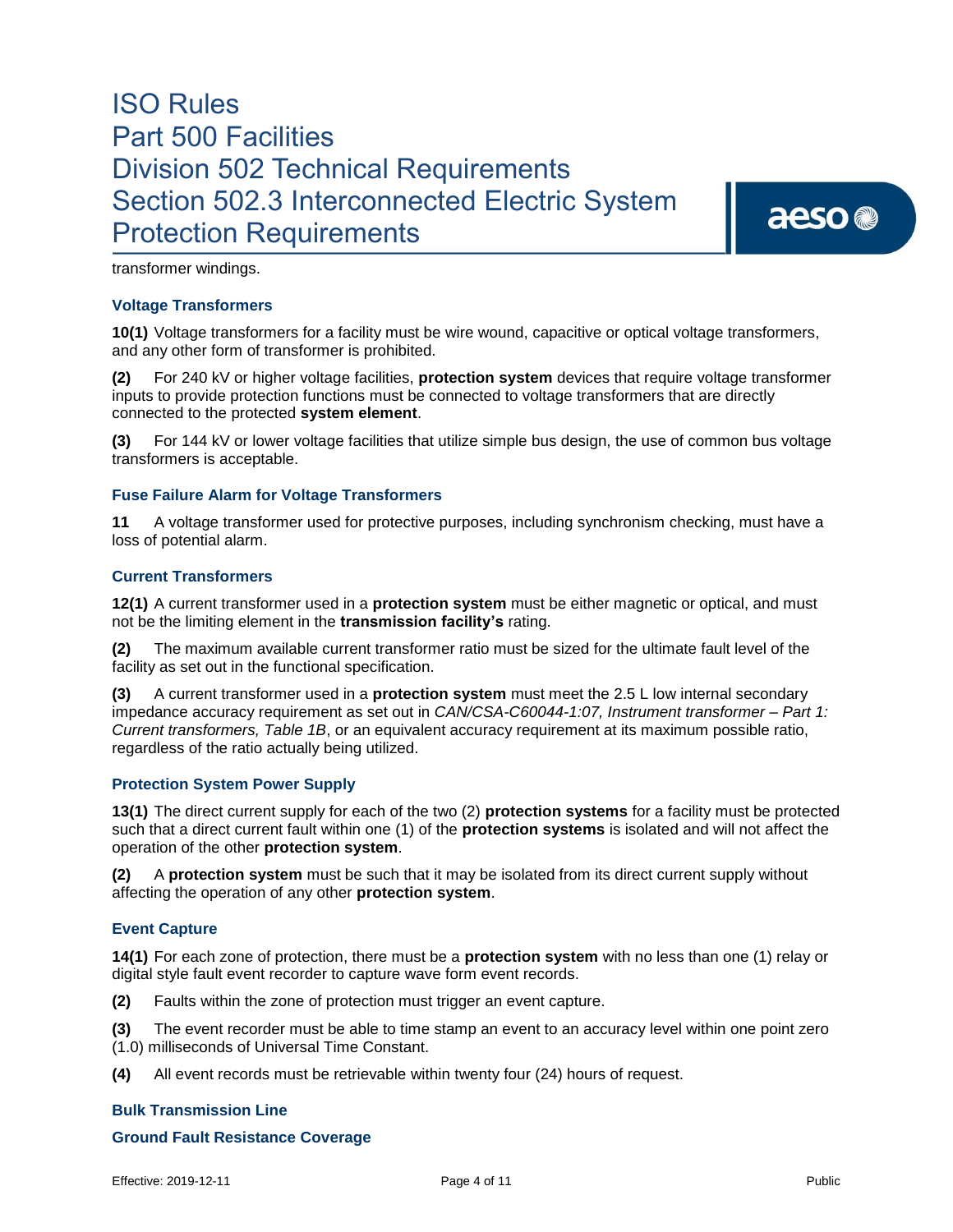aeso<sup>®</sup>

**15** If a **bulk transmission line** experiences a fault of the following type, then each of the two (2) **protection systems** for the **bulk transmission line** must initiate isolation of the fault:

- (a) single line-to-ground, with a minimum impedance of 5 ohms; or
- (b) phase-to-phase-to-ground with a minimum impedance of 5 ohms.

# **Auto-Reclosing**

**16(1)** The **ISO** must, for 240 kV or higher voltage **bulk transmission lines**, specify the type of autoreclosing in the functional specification.

**(2)** When single pole trip and reclose is specified in the functional specification for a 240 kV or higher voltage **bulk transmission line**, the following must be met:

- (a) auto-reclose single pole upon a single phase fault and not reclose for any multiphase fault, unless three (3) pole auto-reclosing operation or no reclosing is specifically requested in the functional specification;
- (b) not allow for more than one (1) attempt at each end of the **bulk transmission line** to auto-reclose the **bulk transmission line**; and
- (c) have adequate dead time to ensure the secondary arc is extinguished.
- **(3)** A 144 kV or lower voltage **bulk transmission line** must:
	- (a) trip and auto-reclose three (3) pole once for all fault types unless no reclosing is specified in the project functional specification and
	- (b) have adequate dead time to ensure any secondary arc is extinguished

# **Auto–Reclosing Prohibition**

**17(1)** If a **bulk transmission line** is a dedicated single line connecting from a **generating unit** or any **aggregated generating facility** to the **interconnected electric system**, then the installation of autoreclosing equipment is prohibited, unless specifically provided for in the functional specification.

**(2)** Auto-reclosing on cables is not permitted.

### **Switch onto Fault**

**18** Instantaneous tripping must occur for the entire length of the **bulk transmission line** if upon an auto-reclose the fault re-establishes.

#### **Synchronism Check Relaying**

**19** For all 240 kV and higher voltage **bulk transmission line** breakers, a synchronism check relay must be used for all three (3) pole closing but those breakers that switch only a load transformer, a capacitor, or a reactor, and have no power source of their own, do not require a synchronism check relay.

## **Distance or Impedance Protection Systems**

**20** A **protection system** for a **bulk transmission line** utilizing distance or impedance protection as a primary manner of protecting a two (2) terminal, two (2) source **bulk transmission line** must have:

(a) no instantaneous distance element, such as zone 1, reach past the remote bus; and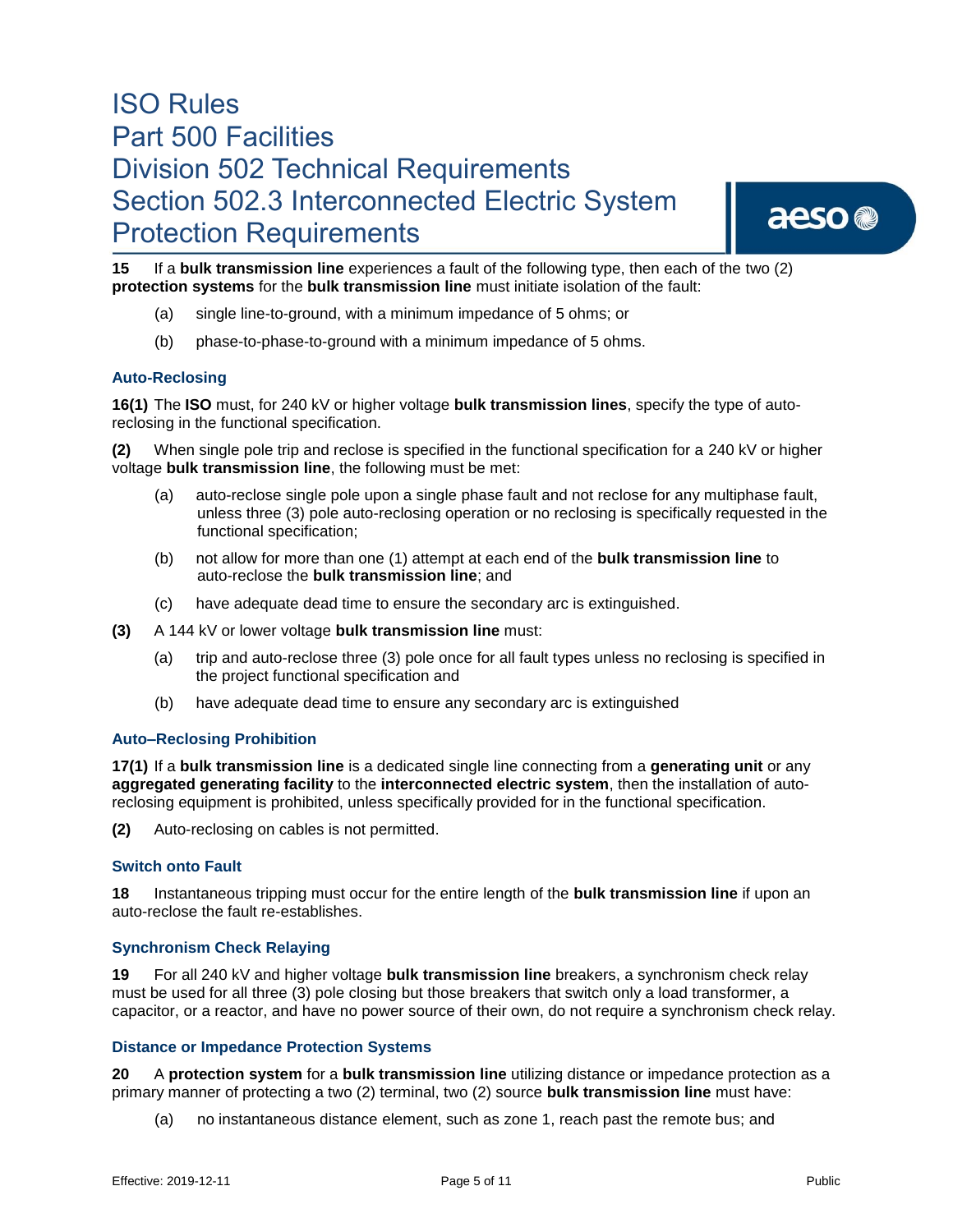# aeso<sup>®</sup>

(b) at least one (1) distance element, such as zone 2, overreach the remote bus.

# **Differential Protection Systems**

**21(1)** On **bulk transmission lines**, the use of differential protection is acceptable.

- **(2)** Upon communication failure:
	- (a) the **protection system** must still be capable of fault detection and tripping; and
	- (b) protection relay operate times slower than those specified in subsection 8(3) are acceptable.

#### **Stub Protection**

**22** Any stubs created by opening line motorized disconnects must be protected by two (2) **protection systems**.

#### **Protection System Communications**

**23** Each communication system utilized in a **protection system** must be designed to have an overall availability of not less than 99.99% unless specified otherwise in the functional specification.

## **Three (3) Terminal Lines**

**24(1)** For a new three (3) terminal **bulk transmission line**, regardless of source or load locations, communications between all three (3) terminals is required.

**(2)** Notwithstanding subsections 6(c) and 24(1), if a protection study is undertaken identifying the level of mis-coordination and associated risks, the **ISO** may choose to grant an exemption in the functional specification.

**(3)** Clearing times for faults on the three (3) terminal line must comply with the requirements the **ISO** specifies in the functional specification for the facility.

#### **Bulk Transmission Line Connected Reactors**

**25(1)** The line reactor for a 240 kV or higher voltage **bulk transmission line** must be equipped with two (2) **protection systems**.

- **(2)** The reactor **protection systems** must be in compliance with the following requirements:
	- (a) a phase reactor must be equipped with two (2) differential **protection systems**;
	- (b) a phase reactor must be equipped with a phase and residual over-current **protection system**, which may be included in one (1) of the differential **protection systems**;
	- (c) an oil-filled reactor must have non-electrical **protection systems** with the same requirement as an oil-filled transformer; and
	- (d) a neutral reactor must be either included in an overall zero sequence differential zone or equipped with a single phase differential **protection system** and must also be equipped with a second differential protection or over-current protection as backup.

# **Switch Onto Fault Protection – Manual Close**

**26(1)** A **bulk transmission line** terminal must be equipped with switch onto fault protection as identified in subsection 18 for **operator**-initiated breaker close.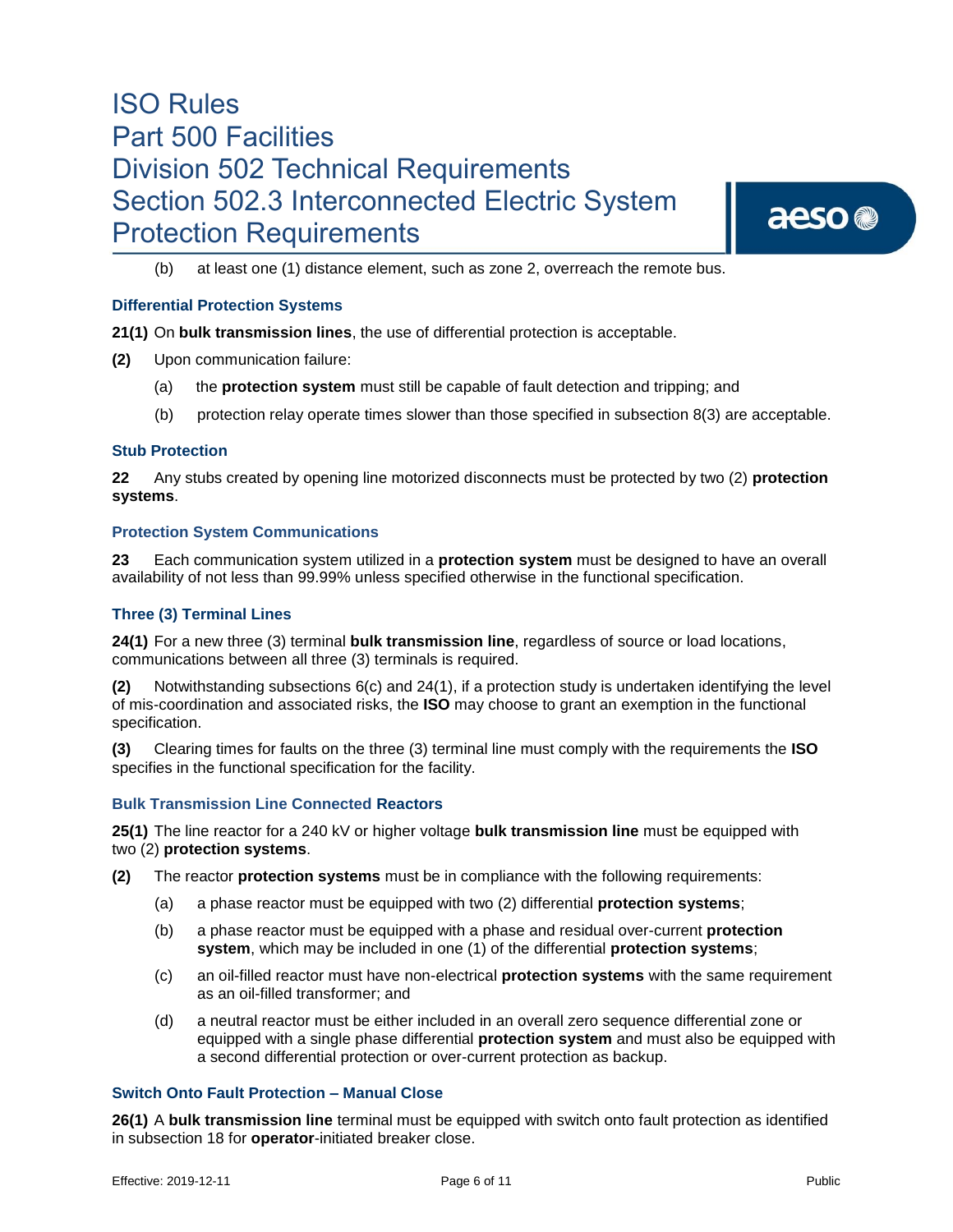aeso<sup>®</sup>

**(2)** For a manual switch onto fault event, auto-reclose must be blocked.

# **Positive, Negative, Zero (0) and Mutual Impedances**

**27** For the protection of a **bulk transmission line**, the **protection system** equipment and settings must take into account the zero (0) sequence mutual coupling during fault conditions, and the underreach or over-reach of the distance element must be either mitigated or the zone reaches adjusted accordingly.

#### **Five Hundred (500) kV Protection System Setting Verification**

**28** A 500 kV line **protection system** utilizing distance or impedance protection as its primary protection must have settings verified utilizing real-time digital simulation.

## **Substations**

## **Transformers**

**29(1)** All transformers with a base rating less than 25 MVA must have:

- (a) one (1) independent overcurrent **protection system** installed on the high voltage side;
- (b) one (1) independent differential **protection system**;
- (c) an oil level alarm;
- (d) a minimum of gas accumulation alarming and gas surge protection tripping; and
- (e) two (2) levels for thermal alarm and the time between the first alarm and the second alarm must allow time to take action to unload the transformer.
- **(2)** A transformer with a base rating of 25 MVA or larger must have:
	- (a) one (1) overcurrent **protection** system which may be combined with a differential protection system;
	- (b) two (2) independent differential **protection systems**;
	- (c) an oil level alarm;
	- (d) a minimum of gas accumulation alarming and gas surge protection tripping; and
	- (e) two (2) levels for thermal alarm and the time between the first alarm and the second alarm must allow time to take action to unload the transformer.

**(3)** All transformers with tertiary windings that are used for loads, such as station service, must have the tertiary windings included in the transformer differential protection zone.

#### **240 kV and Higher Voltage Substation Bus Protection**

**30(1)** All 240 kV and higher voltage substation buses must have two (2) bus **protection systems**.

**(2)** All 240 kV and higher voltage substation bus **protection systems** must trip all associated breakers to isolate the fault.

### **144 kV and Lower Voltage Substation Bus Protection**

**31(1)** All 144 kV and lower voltage substation buses must have two (2) bus **protection systems.**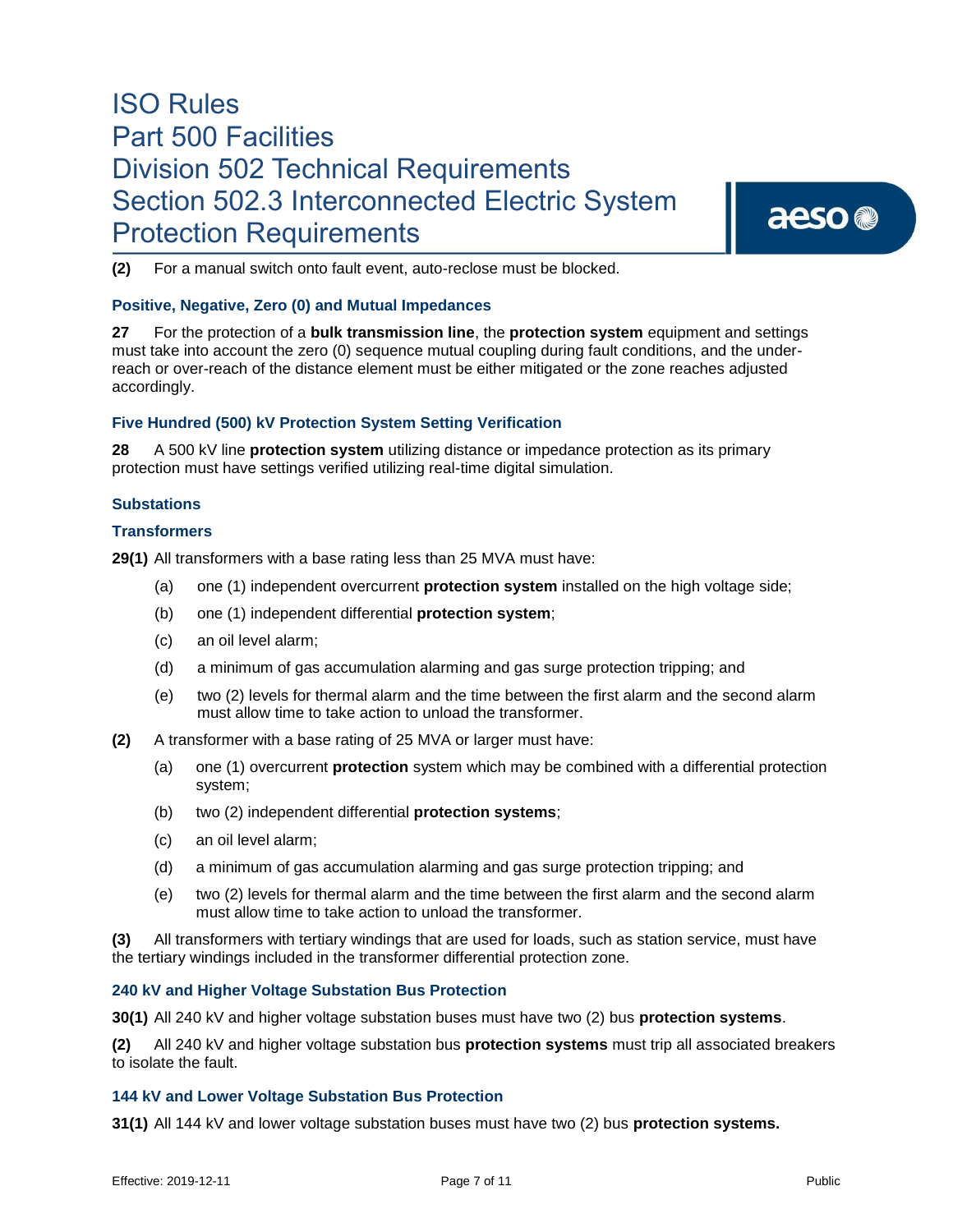# aeso<sup>®</sup>

**(2)** If protection studies show that the remote line **protection systems** can clear a bus fault in zero point six (0.6) seconds, then the remote line **protection systems** can be considered to be one (1) of the two (2) **protection systems** required in subsection 31(1).

**(3)** All 144 kV and lower voltage substation bus **protection systems** must trip all associated breakers to isolate the fault.

## **Ring Bus Protection**

**32** Notwithstanding subsections 30 and 31, ring bus configured substations that have two (2) overlapping **protection systems** that are capable of stub protection as identified in subsection 22 do not require additional bus protection.

## **Substation Shunt Capacitor Banks**

**33(1)** Auto-restoration of a faulted capacitor bank is prohibited.

**(2)** Two (2) over-current **protection systems** must be applied to shunt capacitor banks to detect major faults such as a phase-to-phase fault or phase-to-ground fault.

**(3)** For wye or wye-wye shunt capacitor banks, at least one (1) **protection system** must be applied which provides both an alarm and a trip level to detect capacitor bank unit or capacitor bank element failure.

#### **Substation Shunt Reactor Banks**

**34** The **protection systems** for shunt reactor banks must comply with the following:

- (a) 144 kV and lower voltage reactors must be equipped with a minimum of one (1) independent phase differential and one (1) independent over-current **protection systems**;
- (b) 240 kV and higher voltage reactors must be equipped with two (2) differential **protection systems** and overcurrent protection which may be included in one (1) of the differential **protection systems**; and
- (c) an oil filled reactor, in addition, must have a minimum of gas accumulation alarming and gas surge protection tripping.

### **Breaker Failure Protection**

**35(1)** All breakers must have a minimum of one (1) breaker failure **protection system** and all protection trips excluding **remedial action scheme** trips must initiate a current or contact supervised breaker failure **protection system**.

**(2)** The **ISO** must identify the need for **remedial action schemes** to initiate breaker fail in the functional specifications on a project basis.

**(3)** For 240 kV and higher voltage breakers, the breaker failure **protection system** must utilize direct tripping of all remote breakers utilizing communications.

**(4)** For 144 kV and lower voltage breakers, a breaker failure **protection system** must be installed which trips all:

- (a) local breakers; and
- (b) remote breakers: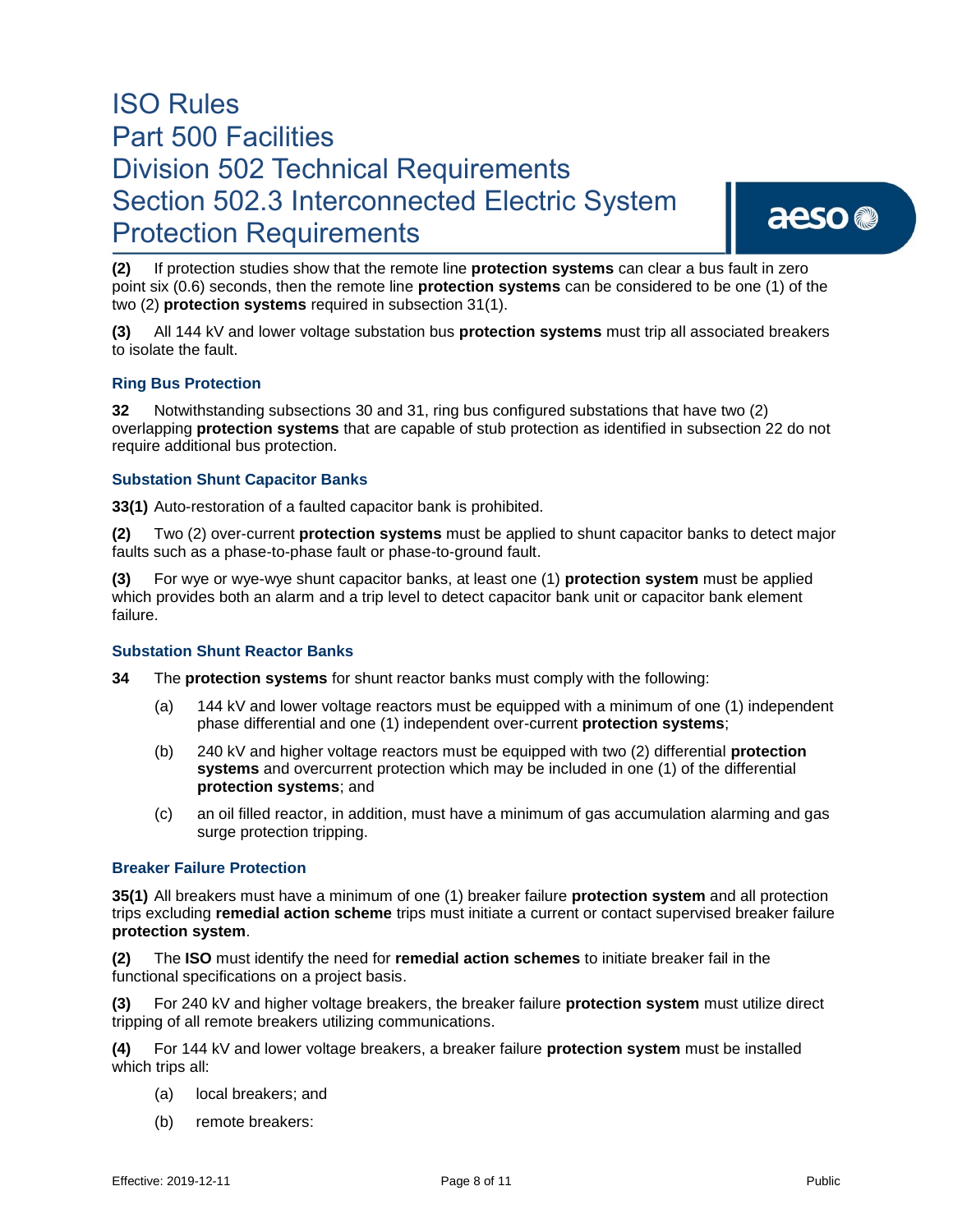aeso<sup>®</sup>

- (i) by a communication system which, notwithstanding subsection 23, must be designed to have an availability of at least 99.5%; or
- (ii) within a definite time period the **legal owner** of a **generating unit**, the **legal owner** of an **aggregated generating facility** or the **legal owner** of a **transmission facility**, as applicable, defines, and without thermally damaging additional facilities beyond the faulted facility.

**(5)** The maximum time delay for breaker fail operate time measured from the primary **protection system**'s trip output contact closing to the last local breaker receiving the open signal for solid single line-to-ground or three (3) phase faults that generate high fault currents must not be longer than:

- (a) six (6) cycles, being zero point one zero zero (0.100) seconds, for 500 kV breakers;
- (b) seven (7) cycles, being zero point one one seven (0.117) seconds, for 240 kV breakers; and
- (c) twelve (12) cycles, being zero point two zero zero (0.200) seconds, for 138 kV and 144 kV breakers.

**(6)** For applications where free standing current transformers are used with live-tank breakers it is acceptable to have a breaker fail operation for faults located between the breaker and the current transformer.

# **Substation Transformer Ended Lines**

**36** For 144 kV and lower voltage transformer ended **transmission lines** without a breaker, the substation must be equipped with two (2) independent direct transfer trip communication channels to trip any remote end breakers.

# **Generating Unit and Aggregated Generating Facility Protection**

## **Inadvertent Energization**

**37** No facility may be designed, engineered or constructed such that there may be inadvertent energization of any **generating unit** or **aggregated generating facility** including through the station service bus.

# **Protection from Interconnected Electric System Faults**

**38** The **legal owner** of a **generating unit** and the **legal owner** of an **aggregated generating facility** must each ensure that their facilities have appropriate **protection systems** to protect the facilities from the effects of faults on the **interconnected electric system**.

# **Tripping**

**39(1)** If a **generating unit** or **aggregated generating facility** fault occurs, the **protection system** at a minimum, must isolate the fault from the **interconnected electric system** by opening the appropriate breakers and initiating breaker failure protection.

**(2)** If it is possible to energize or back-feed the **generating unit** or **aggregated generating facility** through the station service, then the **protection system** must also trip the low voltage station service breakers, including those with high-speed bus transfer schemes.

#### **Auto-Reclosing**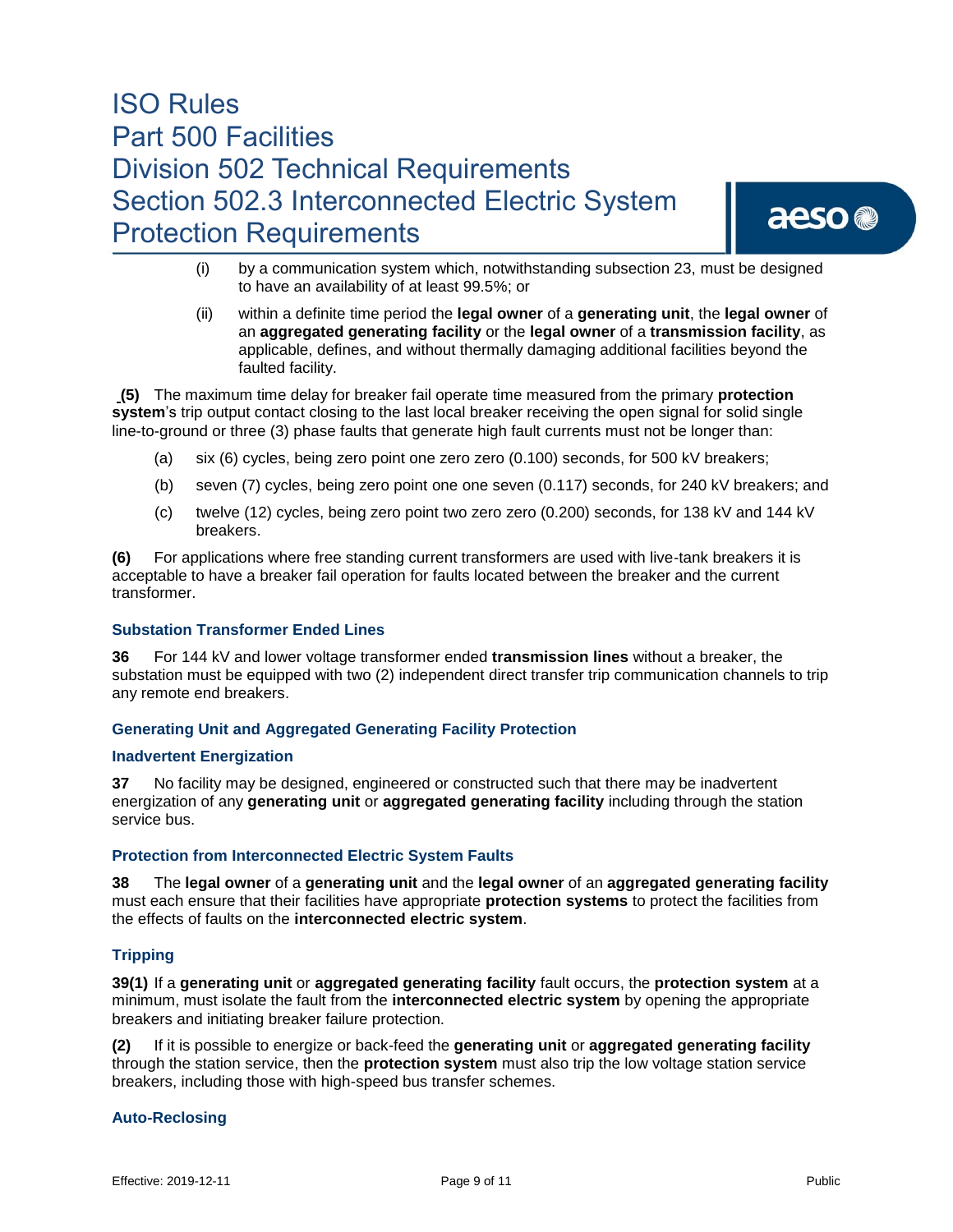

**40** Auto-reclosing of generator breakers after a **generating unit** or **aggregated generating facilities** fault is prohibited.

# **Synchronizing**

**41** A synchronous **generating unit** or **aggregated generating facility** must be equipped with full synchronizing equipment, capable of assuming full control of the **governor system** and **automatic voltage regulator** during the synchronizing process.

## **60 Hz Synchronous Generating Units (other than aggregated generating facilities) Electrical Protection**

**42** A 60 Hz synchronous **generating unit**, excluding any **aggregated generating facility**, must meet the following protection requirements:

- (a) two (2) **generating unit** differential **protection systems**;
- (b) two (2) **generating unit** and facility step up transformers **protection systems**;
- (c) two (2) high voltage bus **protection systems**; and
- (d) **generating unit** excitation transformers must have two (2) **protection systems**.

#### **Out of Step Condition**

**43** For any 60 Hz synchronous **generating unit**, excluding **aggregated generating facilities**, impedance protection at the **generating unit** step-up transformer terminals must be applied to mitigate any out-of-step condition when an electric energy swing traverses either the **generating unit** or **generating unit** step-up transformer.

#### **Aggregated Generating Facilities**

**44** An **aggregated generating facility** must meet the following protection requirements:

- (a) have two (2) **aggregated generating facility** step-up transformer **protection systems**; and
- (b) have two (2) high voltage bus **protection systems**.

#### **Reverse Electric Energy Condition**

**45** Two (2) **protection systems** must be capable of detecting reverse power flowing into the **generating unit** and the **generating unit** must be removed from service if either of the **protection systems** detects reverse power flow.

## **Revision History**

| <b>Date</b> | <b>Description</b>                                                                                                                                                   |
|-------------|----------------------------------------------------------------------------------------------------------------------------------------------------------------------|
| 2019-12-11  | Removed duplication with new Section 103.14, Waivers and Variances;<br>standardized functional specifications language; capitalized references to "Section".         |
| 2018-09-01  | Revised references to "wind aggregated generating facilities" to "aggregated<br>generating facilities"; revised applicability section; and administrative revisions. |
| 2016-08-30  | Inclusion of the defined term system element.                                                                                                                        |